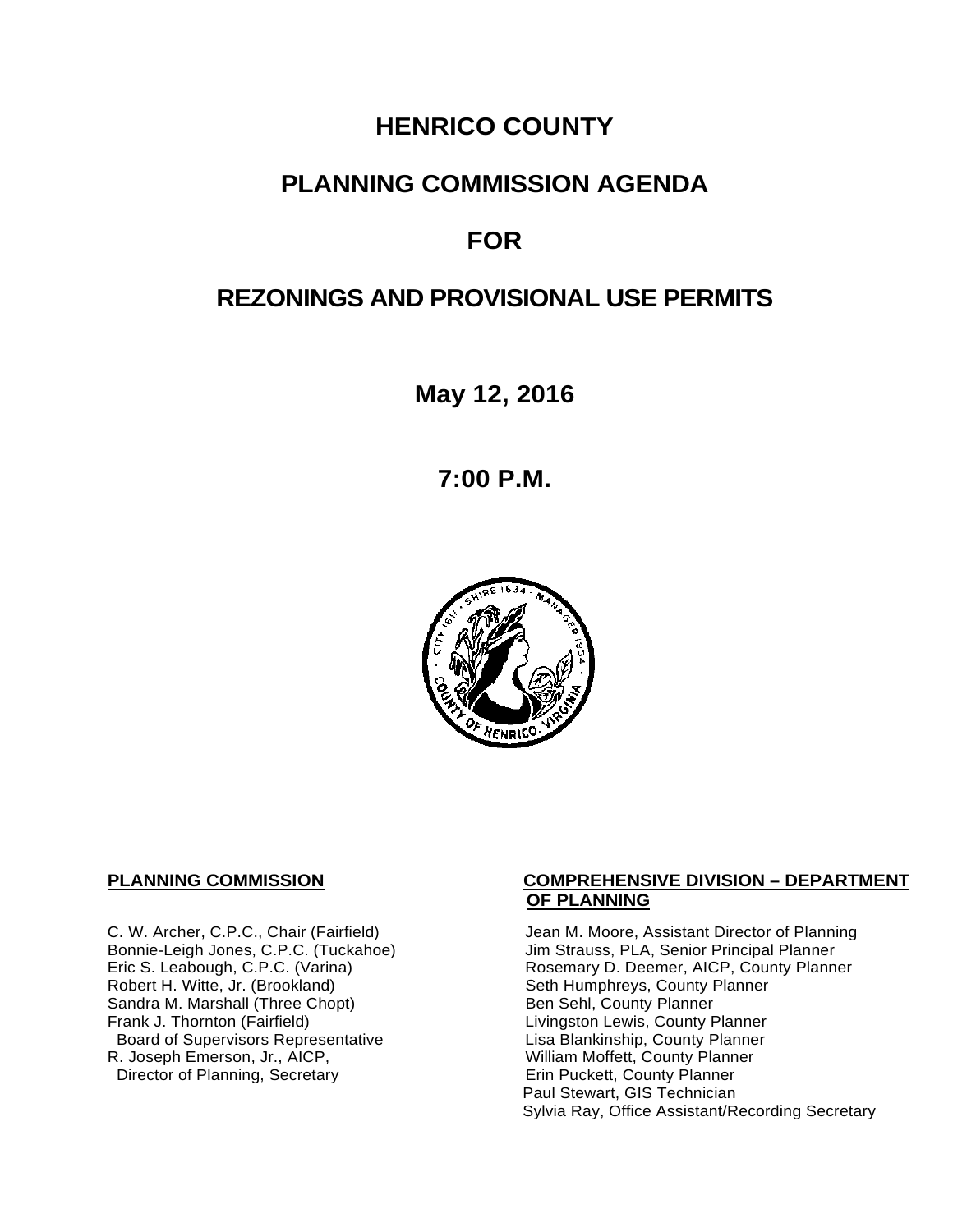#### **PLANNING COMMISSION REZONING MEETING FINAL AGENDA MAY 12, 2016**

**BEGINNING AT 7:00 P.M.**

**WELCOME:**

**PLEDGE OF ALLEGIANCE:**

**RECOGNITION OF NEWS MEDIA:**

**CALL TO ORDER:**

**REQUESTS FOR WITHDRAWALS AND DEFERRALS: (0); (3)**

**REQUESTS FOR EXPEDITED ITEMS: (0)**

**CASES TO BE HEARD: (3)**

#### **THREE CHOPT:**

*(Deferred from the April 14, 2015 Meeting)*

**REZ2016-00005 Youngblood, Tyler & Associates for Farmbrown, LLC:** Request to conditionally rezone from A-1 Agricultural District to R-3C One-Family Residence District (Conditional) Parcel 737-768-1291 containing 10.244 acres located at the northeast intersection of N. Gayton and Kain Roads. The applicant proposes a single-family residential development of no more than 25 units. The R-3 District allows a minimum lot area of 11,000 square feet and a maximum gross density of 3.96 units per acre. The use will be controlled by proffered conditions and zoning ordinance regulations. The 2026 Comprehensive Plan recommends Suburban Mixed-Use, density should not exceed 4 units per acre. **Staff – Livingston Lewis** 

**Recommended for Approval**

# *(Deferred from the April 14, 2015 Meeting)*

**James W. Theobald for Wellesley LLC:** Request to amend proffered conditions accepted with rezoning case C-109C-86 on Parcel 735-759-2130 located at the southwest intersection of Lauderdale and Park Terrace Drives. The applicant proposes to amend Proffer 8 pertaining to the detached signage in an existing shopping center. The existing zoning is B-1C Business District (Conditional). The 2026 Comprehensive Plan recommends Commercial Concentration. **Staff – Lisa Blankinship (Deferral Requested to the June 9, 2016 Meeting).**

**Deferred to the June 9, 2016 Meeting**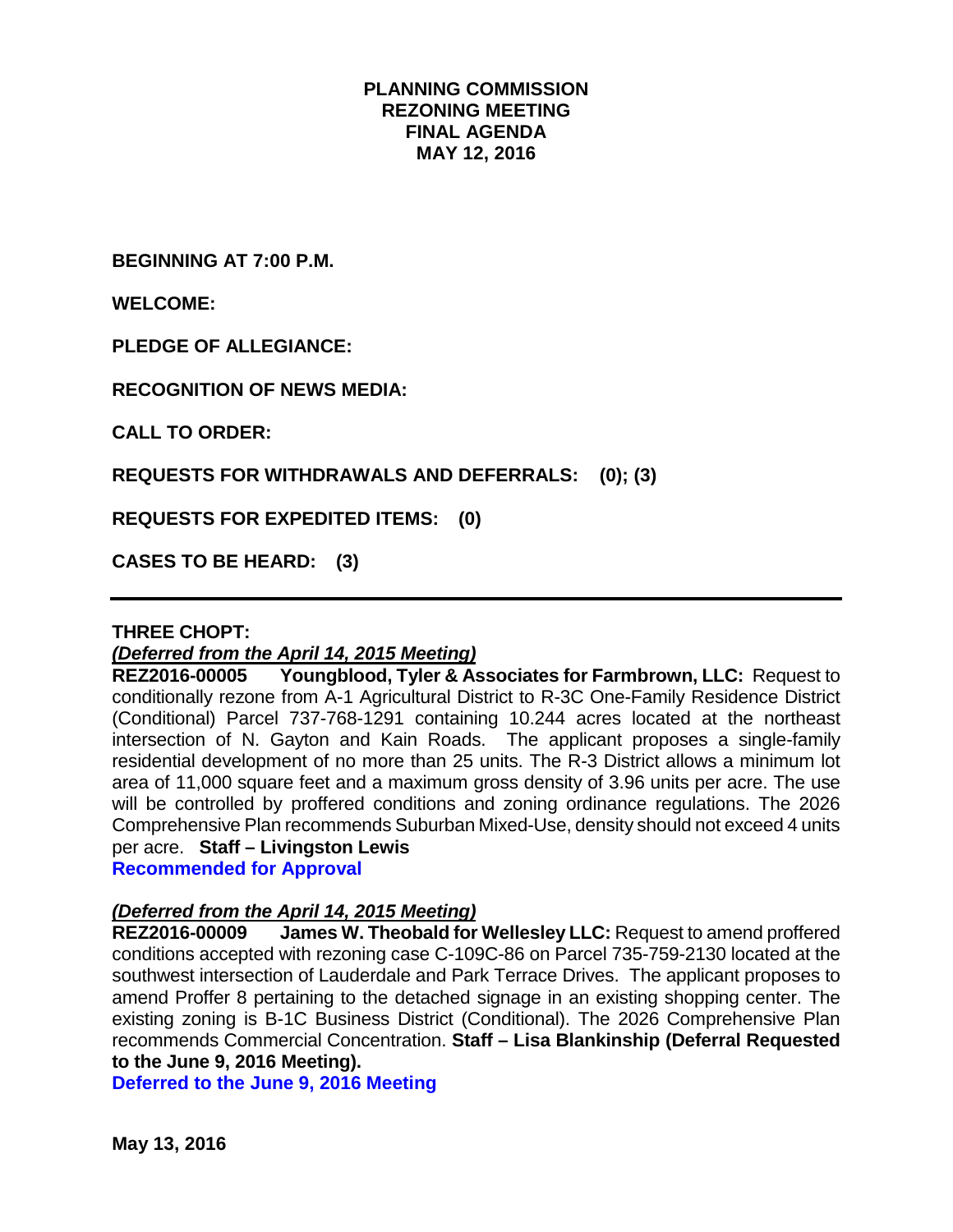**REZ2016-00012 Andrew M. Condlin for SP Hotel, LLC**: Request to conditionally rezone from A-1 to B-2C Business District (Conditional) Parcel 731-764-4292 containing 7.67 acres located on the south line of W. Broad Street (U.S. Route 250) approximately 2000' west of its intersection with N. Gayton Road. The applicant proposes a hotel. The use will be controlled by proffered conditions and zoning ordinance regulations. The 2026 Comprehensive Plan recommends Traditional Neighborhood Development and Environmental Protection Area. The site is located in the West Broad Street Overlay District. **Staff – Ben Sehl**

#### **Recommended for Approval**

**PUP2016-00004 Andrew M. Condlin for SP Hotel, LLC**: Request for a Provisional Use Permit under Sections 24-58.2(h), 24-120 and 24-122.1 of Chapter 24 of the County Code to allow a six-story hotel on Parcel 731-764-4292 located on the south line of W. Broad Street (U.S. Route 250) approximately 2000' west of its intersection with N. Gayton Road. The existing zoning is A-1 Agricultural District. The 2026 Comprehensive Plan recommends Traditional Neighborhood Development and Environmental Protection Area. The site is located in the West Broad Street Overlay District. **Staff – Ben Sehl Recommended for Approval**

#### **TUCKAHOE:**

#### *(Deferred from the April 14, 2015 Meeting)*

**REZ2016-00010 Andrew M. Condlin for Wilkins-Bradley Realty Partners, LLC:** Request to conditionally rezone from R-0C One-Family Residence District (Conditional) to RTHC Residential Townhouse District (Conditional) Parcel 737-750-7485 containing 7.57 acres located on the southwest line of Ridgefield Green Drive between John Rolfe and Ridgefield Parkways. The applicant proposes no more than 61 residential townhomes. The RTH District allows a maximum of nine (9) units per acre. The use will be controlled by proffered conditions and zoning ordinance regulations. The 2026 Comprehensive Plan recommends Semi-Public. **Staff – Lisa Blankinship (Deferral Requested to the June 9, 2016 Meeting).**

**Deferred to the June 9, 2016 Meeting**

#### **BROOKLAND:**

None.

#### **VARINA:**

None.

#### **FAIRFIELD:**

**REZ2016-00008 Guy Blundon:** Request to amend proffered conditions accepted with rezoning case C-33C-04 on Parcels 784-749-1627 and 784-748-2576 located on the west line of Brook Road (U.S. Route 1), approximately 875' south of its intersection with Hilliard Road (State Route 161). The applicant proposes to amend Proffer 2 related to age restrictions and Proffer 3 related to enforcement of age restrictions. The existing zoning is R-5C General Residence District (Conditional). The 2026 Comprehensive Plan recommends Multi-Family Residential, density should not exceed 19.8 units per acre, and Environmental Protection Area. Part of the site is located in the Enterprise Zone. **Staff – Ben Sehl**

#### **Deferred to the June 9, 2016 Meeting**

**May 13, 2016**